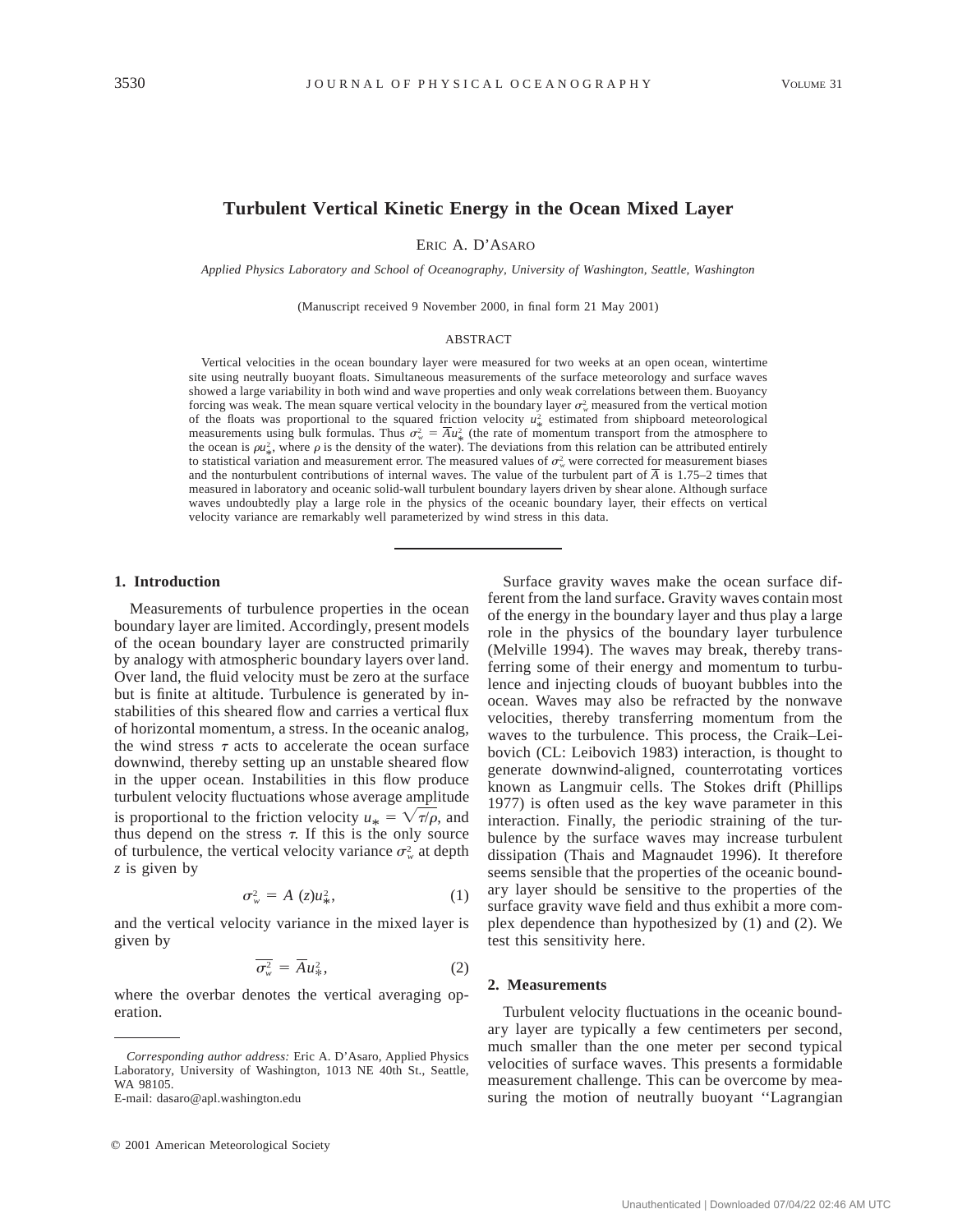floats'' (D'Asaro et al. 1996). These are designed to follow the three-dimensional motion of water parcels within the boundary layer by maintaining a neutral buoyancy and by having a large drag. The depth of the float is measured using an onboard pressure sensor; its vertical velocity is measured from the rate of change of pressure.

There are two major sources of error in the float's measurement of vertical velocity. First, the floats are slightly buoyant (about 0.5–3 g), a feature imposed to ensure that they do not sink out of the mixed layer. A circular metal drogue with a frontal area of about  $1 \text{ m}^2$ , acted upon by this buoyancy, results in an upward motion of  $3-5$  mm s<sup>-1</sup> of the floats relative to the water. The floats therefore are not exactly Lagrangian and do not necessarily sample the mixed layer uniformly. The magnitude of the resulting error is discussed later in this paper. Second, the approximately 1-m size of the float reduces its response to velocity fluctuations smaller than itself (Lien et al. 1998). This has only a minor effect on the measured velocity variance since most of the velocity variance is at scales larger than the float size.

Surface waves are not an important source of noise in these measurements for several reasons. Pressure fluctuations are zero along particle paths for linear surface waves, thus greatly attenuating the surface wave pressure fluctations measured by the float. The float pressure sensor is mounted at the top of the float and therefore does not exactly follow a particle path. D'Asaro et al. (1996), using float and surface wave measurements, show that the float pressure signal at surface wave frequencies is explained by a model in which the center of the float follows a Lagrangian path and the waves are linear. The pressure fluctuations measured at the float are much less than the surface wave pressure fluctuations in the same depth range. Surface waves are not exactly linear. However, the lowest-order contribution of surface wave nonlinearity to the surface pressure is due to the wave dynamic pressure  $\rho U^2/2$  where *U* is the wave velocity (Phillips 1977). For  $U = 1$  m s<sup>-1</sup>, this is equivalent to only  $\delta_{NL} = 0.05$  m of depth variation. The wave amplitude  $\delta_{NL}$  will vary with a period of roughly 100 seconds as wave groups propogate past the float. This contributes only about  $0.003$  m s<sup>-1</sup> to the measured float velocity, which is negligible. The small remaining velocity fluctuations at surface wave frequencies are sampled at 1 Hz and reduced to a negligible level by using a 50-s running mean sampled at a 25-s period. Lien et al. (1998) and D'Asaro and Lien (2000) show that Lagrangian frequency spectra of vertical velocity have the same spectral shape in turbulent flows with and without surface waves.<sup>1</sup> The vertical velocity

variance is concentrated at frequencies far lower than those of surface waves. If surface waves contributed significantly to the velocity spectra, one would expect spectra taken from environments with surface waves to differ from those taken in wave-free environments. None of this is meant to imply that surface waves are unimportant in the dynamics of the mixed layer, only that they do not affect the measurement of float depth from pressure.

Three Lagrangian floats were deployed from the Research Vessel *Wecoma* for two weeks in deep water off the coast of Vancouver Island in January 1995. The experiment followed the drifting floats 70 km northward from  $48.0^{\circ}$ N,  $127.9^{\circ}$ W in 2400–2500 m of water. Their depth–time trajectories are shown in Fig. 1b. Each float was deployed for approximately 24 hours, recovered, and redeployed with its density adjusted to compensate for the slowly changing density of the mixed layer. Frequent vertical profiles of temperature and salinity were made using a SeaBird 9/11 CTD with redundant sensors.2 The CTD profiles were used to define the depth of the mixed layer<sup>3</sup> shown by the heavy orange line in Fig. 1b. Individual floats (Fig. 2) moved vertically between the sea surface and approximately the mixed layer depth. Floats placed below the mixed layer (not shown here) are constrained vertically by the strong stratification and undergo much smaller vertical excursions. This illustrates the rapid vertical exchange characteristic of the turbulent boundary layer.

Fluxes of buoyancy and momentum were computed from the meteorological measurements on the *Wecoma* using bulk formulas and are shown in Fig. 1a. Downwelling shortwave and longwave radiation were measured with redundant Eppley radiometers adjusted following Dickey et al. (1994). Temperature, humidity, and wind speed and direction were measured using redundant sensors. Temperature data were screened for occasional coolings due to spray. Wind data from the upwind side of the ship were used. Fluxes were calculated following Fairall et al. (1996) as implemented in the MATLAB Air–Sea toolbox version 2.0 (http:// sea-mat.whoi.edu/). Buoyancy flux is the sum of that due to shortwave and longwave radiation and that due to sensible and latent heat fluxes. Average values of these quantities are 41,  $-22$ , 4, and  $-27$  W m<sup>-2</sup>, respectively.

<sup>&</sup>lt;sup>1</sup> Although Lien et al. (1998) include data from the measurements described in this paper, they include only data from depths deeper than 15 m. Spectra from depths shallower than 15 m have very similar shapes as long as only data from mixed layers deeper than 20 m and  $u_*$  greater than 0.008 m s<sup>-1</sup> are considered.

<sup>2</sup> Occasional bottle samples were taken and used to verify that the measured salinity was correct to 0.005 psu. Short-term precision of temperature and salinity is better than  $0.001^{\circ}$ C and  $0.001$  psu, respectively.

<sup>&</sup>lt;sup>3</sup> The mixed layer depth was defined as the shallowest depth at which the density deviation from the shallowest good value was greater than  $0.003$  kg m<sup>3</sup>. The mixed layer depths computed from individual profiles were linearly interpolated onto a fine grid and subjected to a 3.8-h running mean (very close to the averaging time for  $\sigma_{\rm w}$ ). Note that this mixed layer depth is shallower than the top of the main thermocline  $H_{mt}$  as defined by a deviation of 0.1 kg m<sup>3</sup> from the surface density. The value of  $H_{mt}$  slowly increased from about 72 m to about 80 m during the 2 weeks of measurement.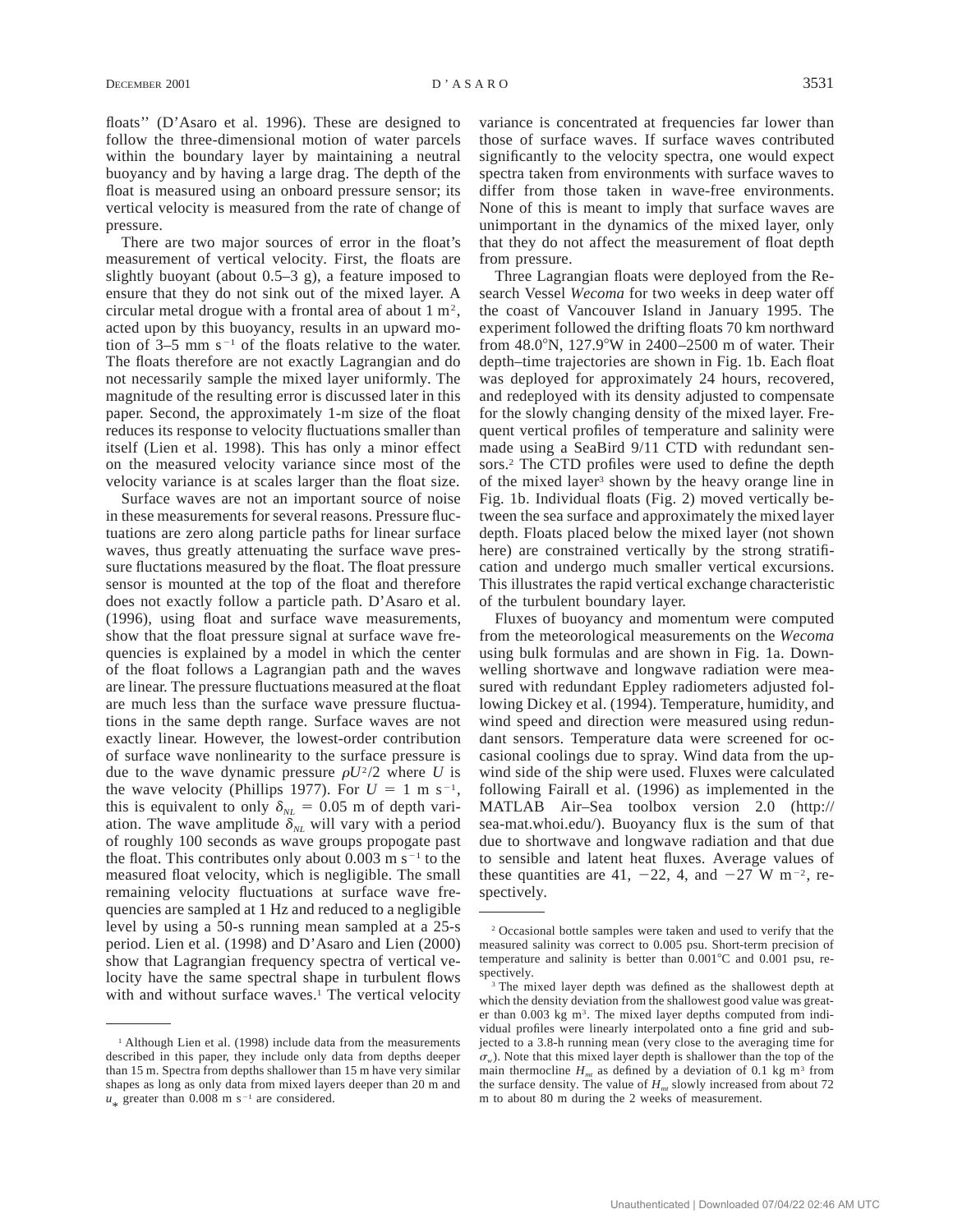

FIG. 1. (a) Meteorological forcing. Wind stress  $\tau$  (red) is represented by  $u_*^2 = \tau/\rho$  and buoyancy flux  $J_b$  (blue) is represented by  $w_*^2 = (J_b H)^{2/3}$ ;  $w_*^2$  is scaled relative to  $u_*^2$  in approximate proportion to their ability to force vertical motions in the mixed layer. (The mean square vertical velocity in free convection is about  $0.3w_*^2$  (Stull 1988); here *motions* in the mixed layer. (The mean square vertical velocity in free convection is about  $0.3w_*^2$ the mean square vertical velocity forced by wind stress is  $1.35u_x^2$ ; (a) therefore scales  $w_x^2$  by 0.22 = 0.3/1.35.) Positive values of  $w_*^2$  imply cooling of the ocean; negative values of  $w_*^2$  imply heating. Direction from which the wind is blowing is shown in green. (b) Depth–time trajectories of floats during experiment. Mixed layer depth *H* is shown in orange.



FIG. 2. Depth–time trajectories of floats during one typical day of data. Portions of four float deployments occur during this day as indicated by the red, black, and blue lines. The mixed layer depth, computed from density profiles, is shown in orange. Times of individual density profiles are shown by pulses.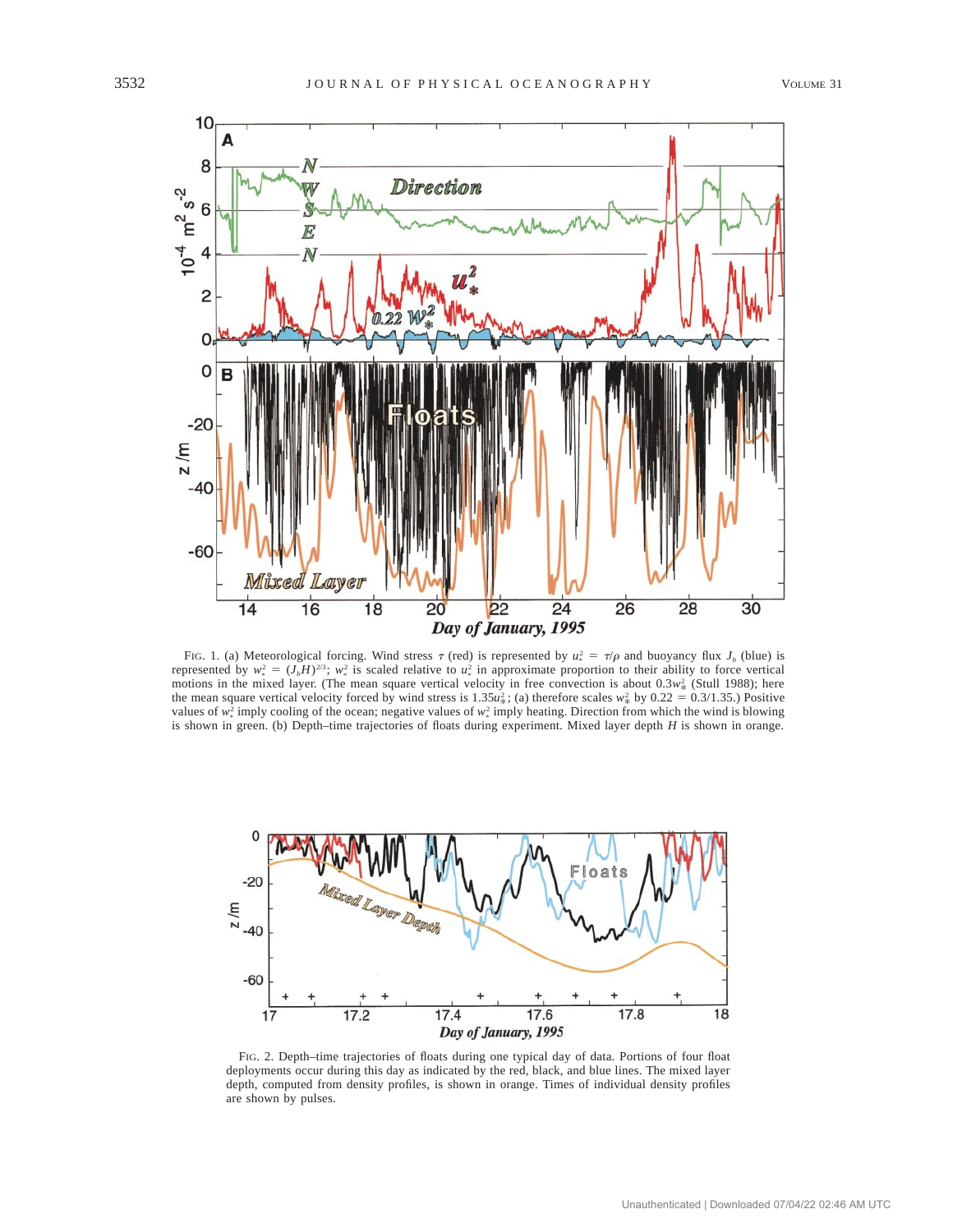

FIG. 3. Mean square vertical velocity  $\sigma_w^2$  and squared friction velocity  $u_*^2$ . Gray lines are 95% confidence limits of a  $\chi^2$  distribution. (Degrees of freedom for each average over  $T_{av} = 3.6$  h and  $n_{\text{float}}$  floats is  $(T_{\text{av}}/T_c)(\langle 1/\tau \rangle/\tau)n_{\text{float}}$ , where  $\tau = H/u_*$  is proportional to the time needed for a float to cross the mixed layer and  $\langle 1/\tau \rangle$  is the time average of  $1/\tau$ . The correlation time  $T_c = 750$  s was estimated from the overall ratio of the mean to the standard deviation assuming a  $\chi^2$  distribution.)

Large variations in wind stress occurred as a series of small storms swept past the site. The depth of the mixed layer tended to increase during periods of strong wind, as expected, since increased wind leads to increased vertical mixing. The depth of the mixed layer tended to decrease during periods of weak wind. This is probably due to the relaxation of horizontal density gradients into the vertical (Rudnick and Ferrari 1999).

### **3. Analysis and results**

The vertical velocity variance  $\sigma_w^2$  was estimated from the 3.6-h average of all float vertical velocities. Since each float traverses the mixed layer several times during the averaging period,  $\sigma_w^2$  corresponds approximately to the mixed layer average of  $w^2$ . Comparison of the time series of  $u^2$  and  $\sigma^2_w$  (Fig. 3) shows a close correspon-<br>dence. Further averaging of  $\sigma^2_w$  to reduce the sampling error shows that almost all the variation in  $\sigma_w^2$  is due to  $u^2_*$  (Fig. 4). Equation (2) is remarkably accurate for these data.

Although buoyancy flux is often the major source of boundary layer turbulence in the oceanic boundary layer at other times and places (Lien et al. 1998; Steffen and D'Asaro 2001) it is of minor significance in these data. No relationships were found between the buoyancy forcing and  $\sigma_w^2$ . Time series of  $w_*^2$  are uncorrelated with  $w^2_*$ ,  $\sigma^2_w$  and that part of  $\sigma^2_w$  that is uncorrelated with  $u^2_w$ .<br>No relationships were found between surface wave

properties and  $\sigma_w^2$  except those that could be explained by correlations between wave properties and  $u_*$ . Scalar surface wave spectra were measured using a singlebeam upward-looking sonar mounted on a stable subsurface platform; directional surface wave spectra were measured from a horizontally scanning sonar mounted on a similar platform (Trevorrow 1995). The directional spectra often exhibited complex multipeaked forms reflecting the rapidly changing and spatially variable storm structure. Measured spectra were used to compute various surface wave properties. Figure 5 shows the time series of measured wave height squared  $\sigma_{\zeta}^2$  and a prediction of  $\sigma_{\zeta}^2$  dependent only on the local wind and wind stress.4 The measured wave height increases when the wind increases but can remain high for several days after the wind decreases. The wave energy per unit area *E*wave and the wave phase speed at the peak of the wave displacement spectrum  $C_{\text{peak}}$  are only weakly correlated with  $u_*$ . The wave slope at the peak of the spectrum

<sup>4</sup> The model spectrum for the scalar surface wave spectrum is the Phillips (1985) spectrum, which depends only on  $u_*$ , modified by the Finally  $(1985)$  spectrum, which depends only on  $u_*$ , modified by the Pierson and Moskowitz (1964) peak function, which depends only on  $U_{20}$ , the wind speed at 20 m height.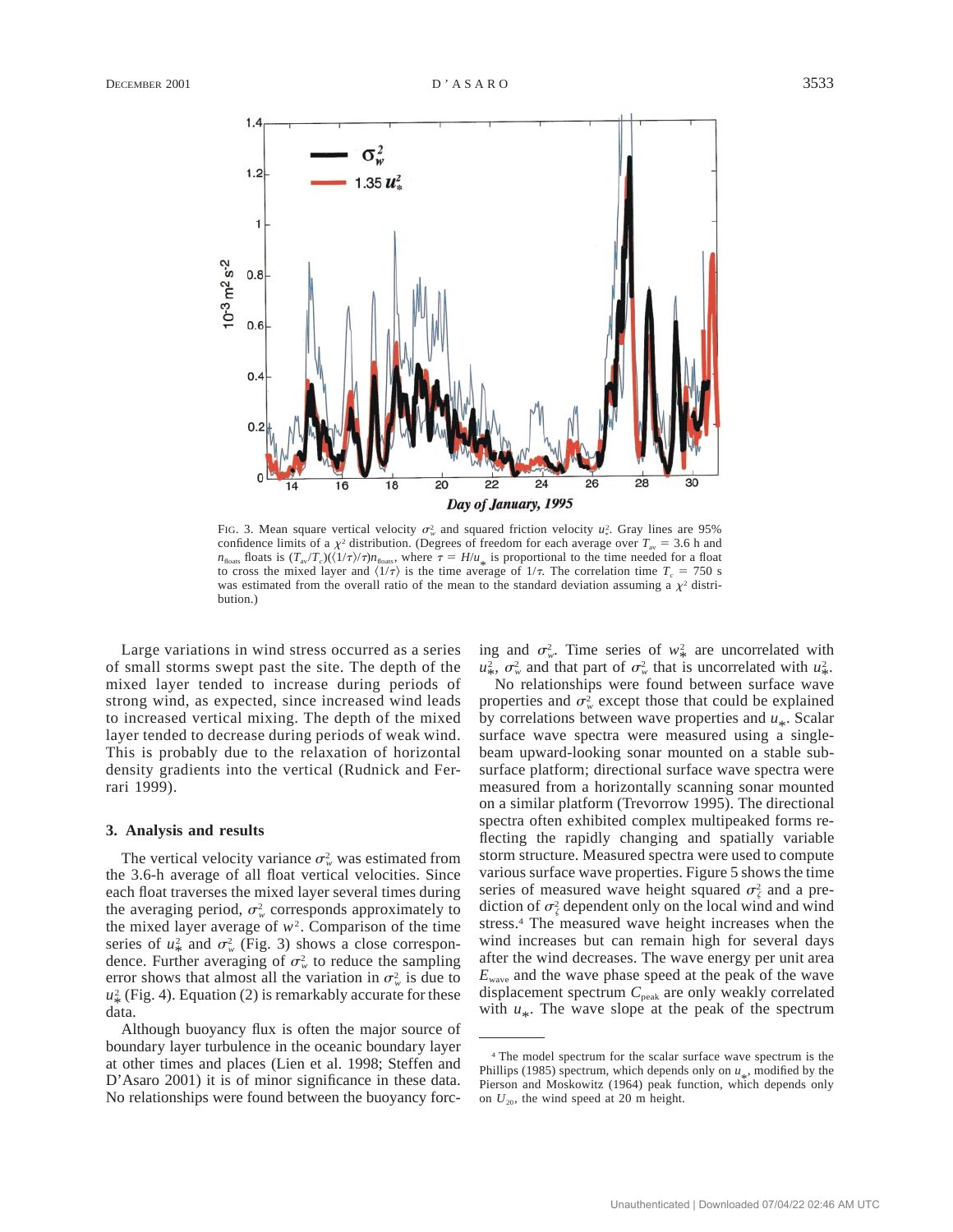

FIG. 4. Root-mean-square vertical velocity  $\sigma_w$  as a function of friction velocity  $u_*$ . Line is  $\sigma_w$  $= \sqrt{1.35} u_*$ . Error bars are 95% confidence limits of a  $\chi^2$  distribution. [Degrees of freedom are the sum of the degrees of freedom  $n_i$  for for each data segment *i* of duration *T*, where  $n_i = T/$  $(\tau_0 u_*/H)$ .]

 $Sl_{\text{peak}}$  is correlated with  $u_*$ , with steeper waves occurring at higher winds. The correlation is stronger for peaks naively chosen from the scalar wave spectra than for the actual windsea peak chosen from the directional wave spectra using the Banner et al. (2000) definition of ''significant spectral peak steepness.''5 In contrast, the energy at frequencies well above the spectral peak is described accurately by the Phillips (1985) spectrum

<sup>5</sup> Banner et. al. compute the wave height associated with the peak by integrating the spectrum from 0.7 to 1.3 times the peak frequency. They do not specify the directional range of integration; a value of  $\pm \pi/8$  around the peak direction is used here.

and varies closely with  $u_*$ . Equivalently, the spectral level of the wave slope spectrum at high frequency  $\Phi_{\text{slope}}$ is proportional to  $u_*$ . The surface value of the Stokes drift velocity  $S_0$  was computed from both the directional wave spectra and, less accurately, from the scalar wave spectra assuming a unidirectional spectrum. These values are only weakly correlated with *u* . The turbulent Langmuir number La =  $\sqrt{u_*}/S_0$  was more likely to be small muir number La =  $\sqrt{u_*}/S_0$  was more likely to be small at low wind speeds, because  $S_0$  is less variable than  $u_*$ . Inverse wave "age"  $u_{*}/C_{\text{peak}}$  is correlated with  $u_{*}$ , with younger waves occurring at higher wind speeds. When any correlation with  $u_*$  was removed, neither  $S_0$ , La,



FIG. 5. Mean square surface wave displacement calculated from scalar wave spectra (open circles), from directional wave spectra (pluses) and from a model wave spectrum in equilibrium with the wind forcing.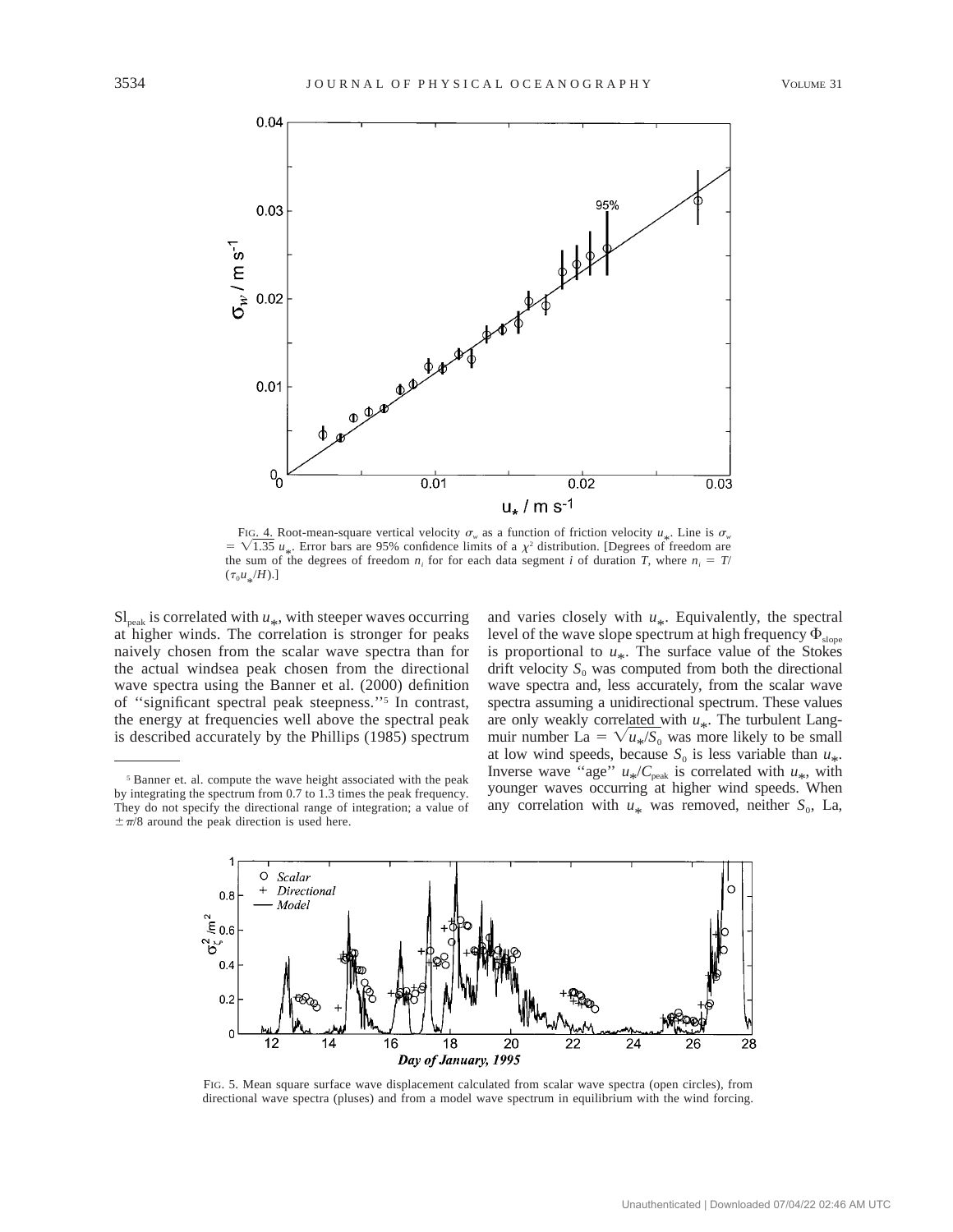

FIG. 6. Scaled vertical kinetic energy  $A(z) = \sigma_w^2 / u_*^2$  as a function of scaled depth  $z/H$  (curve). Error bars are 95% confidence limits of a  $\chi^2$  distribution. The degrees of freedom are estimated from the ratio of mean to standard deviation at each depth. The gray profile has been corrected for biases near  $Z/H = -1$ . Circles represent  $\sigma_w^2/u_*^2$  for a smooth-wall zero-pressure-gradient turbulent boundary layer; stars represent the same for a rough-wall boundary layer (Hinze 1975). Bars indicate probability distribution of float data on an arbitrary scale.

 $E_{\text{wave}}$ ,  $C_{\text{peak}}$ ,  $u_{*}/C_{\text{peak}}$ ,  $\Phi_{\text{slope}}$ , nor Sl<sub>peak</sub> showed any significant relationship with  $\sigma_w^2$ .

Figure 6 shows *A*(*z*). Depth is scaled with *H* in order to minimize the effect of the large variations in *H.* Float data with  $H < 20$  m were excluded in order to avoid large vertical stretching of very thin mixed layers. Float data with  $u_* < 0.008$  m s<sup>-1</sup> were also excluded from the averages because, as indicated in Fig. 4, there is a departure from a linear relationship for low values of  $u_*$ . The floats are not uniformly distributed in depth as they should be if they followed water parcels perfectly. The distribution (Fig. 6) is surface intensified, presumably owing to the buoyancy of the floats, and becomes more uniform with increasing wind stress. The floats therefore oversample the more energetic upper part of the mixed layer and bias the value of  $\sigma_{\nu}^2 / u_{\nu}^2$  upward from 1.27 for a mixed-layer depth average to 1.45 for a time average.

The profile of  $A(z)$  does not go to zero at the mixed layer base, as would be expected for mixed layer turbulence. There are several possible reasons. First, water is exchanged between the mixed layer and the underlying stratification in this region. The float data only include particle trajectories that enter and exit the bottom part of the mixed layer from above and do not sample trajectories that start from or remain in the stratification. The measured trajectories are more energetic than the omitted ones, biasing the average energy high. Harcourt et al. (2001) simulates Lagrangian floats in the Labrador Sea and finds (his Fig. 6) the vertical kinetic energy measured by simulated floats to be high by 29% of the peak value.<sup>6</sup> This bias decays upward with a scale of about 0.2*H* in the simulation. Second, internal waves in the stratified interior will cause vertical velocities throughout the mixed layer. The vertical velocity due to hydrostatic internal waves will decay linearly from its value at the mixed layer base to very close to zero at the surface. Nonhydrostatic internal waves will decay faster (D'Asaro 1978), but these have only a small fraction of the total energy. The average  $\sigma_w^2$  from five floats deployed in the mixed layer base near the start of the measurements was  $(6 \text{ mm s}^{-1})^2$  or about  $0.18 u_*^2$ . Third, the upward buoyancy of the floats causes them to oversample the more energetic downward-going plumes leaving the surface (D'Asaro et al. 2001) and thus bias the velocity high. Harcourt et al. (2001) models this effect for floats with a bias velocity of 7 mm  $s^{-1}$ , which is somewhat larger than is appropriate here. The bias

<sup>&</sup>lt;sup>6</sup> The peak value of  $\sigma_w^2$  in the Labrador Sea data is very similar to that in Fig. 6, although the mixed layer depth is about 10 times larger.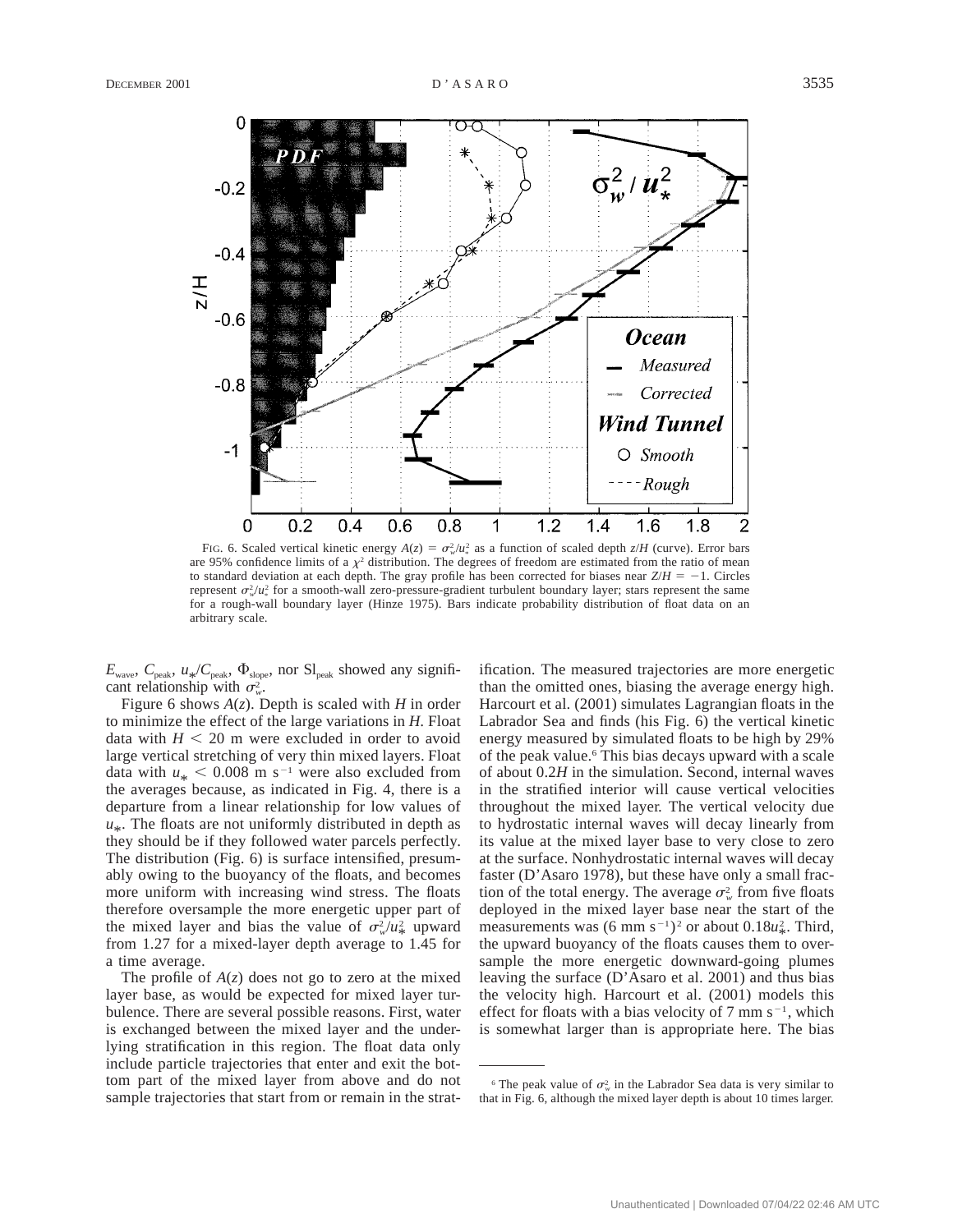extends across the mixed layer with a value of 25% of the peak  $\sigma_w^2$ .

The profile of  $A(z)$  was corrected for the first two factors (gray line in Fig. 6). The corrections reduce  $\sigma_w^2$  at the mixed layer base to slightly below zero, indicating that they alone are more than sufficient to explain the measured nonzero value. The effect of the third factor is probably small. The correct profile of turbulent  $\sigma_w^2$  probably lies between the gray and black curves and is probably closer to the gray curve than the black curve.

For both measured and corrected profiles *A*(*z*) reaches a maximum value between 1.9 and 2 in the upper mixed layer. Turbulent boundary layers driven by shear alone (stars and circles in Fig. 6) show maximum values of  $\sigma_v^2/u_*^2$  of approximately 1 for both smooth- and roughwalled boundary layers (McPhee and Smith 1976; Hinze 1975). The oceanic profile of turbulent vertical kinetic energy is between 1.75 and 2 times larger than that in these shear-driven boundary layers.

### **4. Discussion**

Surface waves are likely responsible for the enhanced turbulent vertical kinetic energy found here, either through the action of wave breaking or Langmuir circulation. Terray et al. (1996) measured energy dissipation rates near the surface in the ocean boundary layer and found them far above those in wall-bounded boundary layers. They attribute this to surface wave breaking and find the excess energy dissipation equal to the flux of energy  $F_{ww}$  from the wind to the waves. Using a large collection of historical surface wave spectra, they find  $F_{ww} = \rho u_{\frac{2}{3}} \overline{C}$ , where  $\overline{C}$  is an effective wave phase speed. For a wide range of measured wave spectra,  $\overline{C}/C_{\text{peak}}$  is found to be a function of  $u_*/C_{\text{peak}}$  (see their Fig. 6). When waves are "old,"  $\overline{C} \approx 10u_*$  and turbulence production due to wave breaking is proportional to  $u_*^3$ , as in solid-wall boundary layers, but with a much larger coefficient. The wave spectra measured here indicate that the waves are "old" because  $u_*/C_{\text{peak}} < 2.2$ . Thus Terray et al.'s scaling predicts that the turbulence generated by the waves will scale with  $u_*$ , as it does in the absence of waves, but with a much higher turbulence level. A turbulent closure model of this process (Craig and Banner 1994) suggests that the turbulence due to wave breaking should decay rapidly away from the surface and not extend across the entire boundary layer. Physically, this is because the turbulent eddies created by wave breaking are much smaller than the boundary layer thickness. Thus, wave breaking can explain both the high level of turbulence found here and its scaling with  $u_*$ , but probably cannot explain why the high level of turbulence is found across the entire boundary layer.

Large-eddy simulation models (Skyllingstad and Denbo 1995; McWilliams et al. 1997) predict vertical kinetic energy profiles for shear-driven, solid-wall boundary layers similar to those shown by the symbols in Fig. 6. When the same models are applied to the

ocean, driven by wind stress and surface waves through the CL interaction and using appropriate values of La (D'Asaro and Dairiki 1997), they predict turbulent vertical kinetic energy profiles similar to those shown by the gray line in Fig. 6. The dependence of these results on  $S_0$  has not been explored for these models. Thus, it is unclear whether Langmuir circulation dynamics can explain the observed scaling of  $\sigma_w^2$  on  $u_{\ast}^2$ .

The wind stress used here is computed using a drag coefficient  $C_D$  so that  $\tau_{\text{bulk}} = \rho_{\text{air}} C_D U_{15}^2$ , where  $U_{15}$  is the wind speed at 15.4 m. The actual stress imparted by the atmosphere on the ocean  $\tau$  can deviate by up to 50% from  $\tau_{\text{bulk}}$  on the short timescales considered here, owing to time variations in the wind speed and direction and the presence of surface waves that are not aligned with the wind (Rieder and Smith 1998; Dennan et al. 1999). However, these effects are not sufficiently well understood to enable them to be quantified. Large and rapid variations in wind speed are apparent in Fig. 1a; the measured surface wave spectra commonly showed waves propagating from two or more different directions. All of the deviation of  $\sigma_w^2$  from (1) seen in Fig. 4 could easily be due to deviations of  $\tau$  from  $\tau_{\text{bulk}}$ .

These observations stand in contrast to those of Smith (1998), who found that the variance in one component of the near-surface horizontal velocity was correlated with  $S_0^2$  rather than with  $u^2$  for an approximately 40-h period chosen to have strong Langmuir circulations. Other similar measurements yield conflicting results (Pleuddemann et al. 1996). The properties of the nearsurface region may indeed scale differently from the bulk of the mixed layer. The situation may be similar to that for rough- or smooth-wall, shear-driven boundary layers. The flow in the region near the wall depends in detail on the nature of the surface; the flow is quite different for a smooth wall than for a rough wall. However, the net effect of the near-wall region on the bulk of the boundary layer is parameterized by the stress alone.

These results do not necessarily imply that the total turbulent kinetic energy in the ocean boundary layer is higher than in similar shear-driven boundary layers. The simulations of McWilliams et al. (1997) suggest that an effect of the CL interaction is to move kinetic energy from the downwind velocity component to the crosswind and vertical components with little change in the total kinetic energy. Estimates of downwind and crosswind kinetic energies during these measurements will be reported in a future paper.

## **5. Summary**

Vertical velocities in the ocean boundary layer were measured for two weeks at an open ocean, wintertime site using neutrally buoyant floats. Simultaneous measurements of the surface meteorology and surface waves showed a large variability in both wind and wave prop-